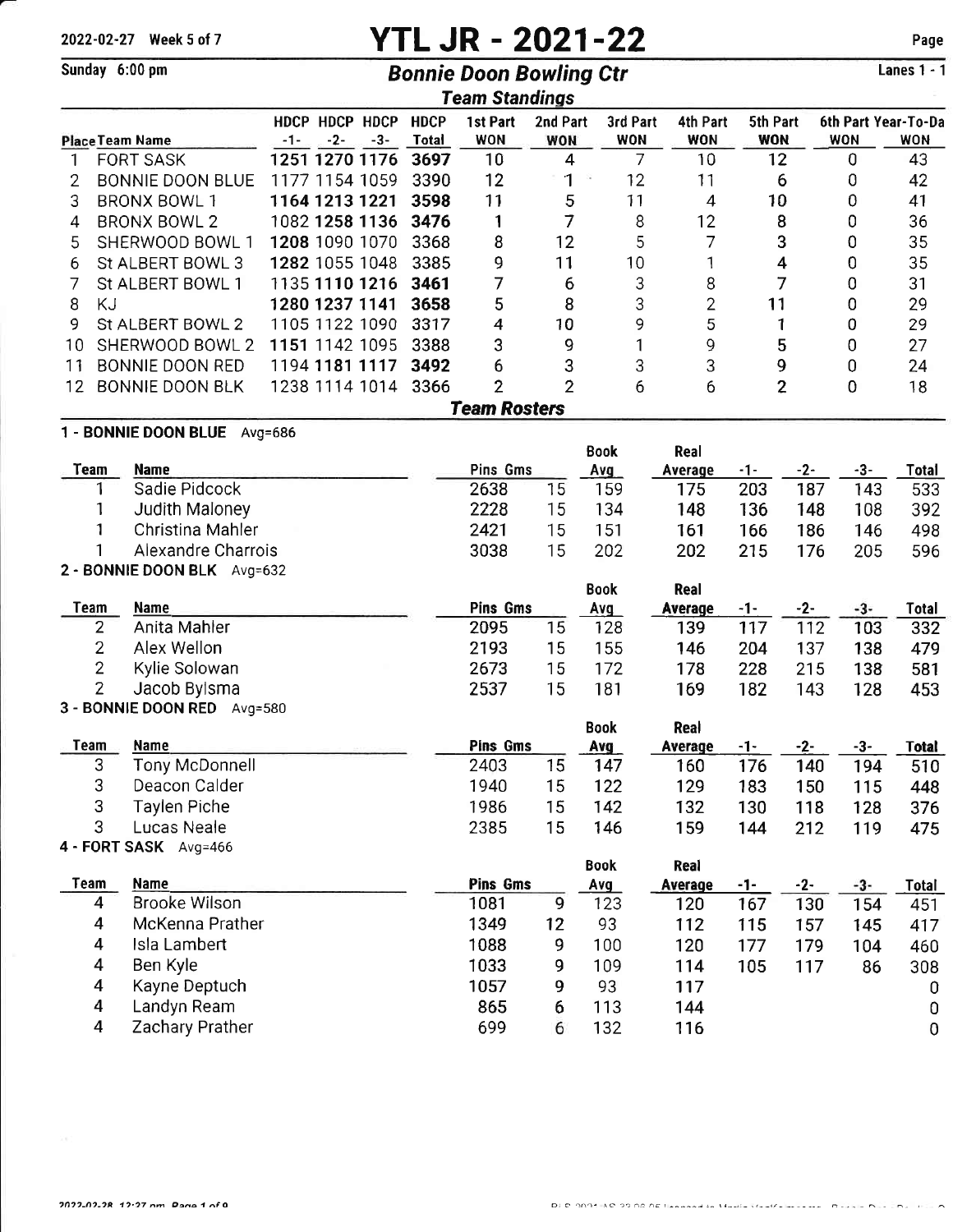2022-02-27 Week 5 of 7 YTL JR - 2021-22 Paqe 2

| 5 - KJ Avg=553   |                                    |                 |              |             |                |            |              |              |                     |
|------------------|------------------------------------|-----------------|--------------|-------------|----------------|------------|--------------|--------------|---------------------|
|                  |                                    |                 |              | <b>Book</b> | Real           |            |              |              |                     |
| <b>Team</b>      | <b>Name</b><br><b>Willow Hauk</b>  | Pins Gms        |              | Avg         | <b>Average</b> | $-1-$      | $-2-$        | $-3-$        | Total<br>491        |
| 5                |                                    | 1988            | 15           | 122         | 132            | 196        | 177          | 118          |                     |
| 5                | Brianna Lariviere                  | 2347            | 15           | 143         | 156            | 214        | 219          | 167          | 600                 |
| 5                | <b>Cornelius Mincone</b>           | 1576            | 12           | 128         | 131            | 153        | 139          | 105          | 397                 |
| 5                | Nathaniel Martin                   | 376             | $\mathbf{3}$ | .134        | 125            | 119        | 104          | 153          | 376                 |
| 5                | Daye-Lynne Cail                    | 1041            | 9            | 115         | 115            |            |              |              | $\bf{0}$            |
| 5                | Kaden Johnson                      | 943             | 6            | 143         | 157            |            |              |              | $\mathbf 0$         |
|                  | 6 - SHERWOOD BOWL 1 Avg=720        |                 |              |             |                |            |              |              |                     |
|                  |                                    | <b>Pins Gms</b> |              | <b>Book</b> | Real           |            |              |              |                     |
| <b>Team</b><br>6 | <b>Name</b><br>Cheyenne Tilden     | 2080            | 12           | Avg<br>168  | Average<br>173 | -1-<br>194 | $-2-$<br>146 | $-3-$<br>152 | <b>Total</b><br>492 |
|                  |                                    |                 |              |             | 181            |            | 177          |              |                     |
| 6                | Nickolas Draper                    | 2175            | 12           | 164         |                | 204        |              | 165          | 546                 |
| 6                | JD Hyslop                          | 2294            | 12           | 204         | 191            | 202        | 209          | 203          | 614                 |
| 6                | <b>Madison Bolger</b>              | 2638            | 15           | 168         | 175            | 183        | 133          | 125          | 441                 |
| 6                | <b>Caleb Jenkins</b>               | 1539            | 9            | 160         | 171            |            |              |              | $\overline{0}$      |
|                  | 7 - SHERWOOD BOWL 2 Avg=599        |                 |              |             |                |            |              |              |                     |
| Team             | Name                               | <b>Pins Gms</b> |              | <b>Book</b> | Real           | $-1-$      | $-2-$        | $-3-$        | <b>Total</b>        |
| 7                | <b>Arwin Jenkins</b>               | 1846            | 12           | Avg<br>145  | Average<br>153 | 145        | 183          | 150          | 478                 |
| 7                | <b>Tanner Rodden</b>               | 1051            |              | 135         | 116            | 139        | 157          | 111          | 407                 |
|                  |                                    |                 | 9            |             |                |            |              |              |                     |
| 7                | Rain Rodden                        | 1938            | 12           | 151         | 161            | 152        | 141          | 163          | 456                 |
| 7                | Peyton Tilden                      | 2033            | 12           | 164         | 169            | 196        | 142          | 152          | 490                 |
| $\overline{7}$   | Lochlan Muir                       | 1930            | 12           | 157         | 160            |            |              |              | 0                   |
| 7                | Sierra Forrester                   | 465             | 3            | 138         | 155            |            |              |              | $\mathbf 0$         |
|                  | 8 - BRONX BOWL 1 Avg=529           |                 |              |             |                |            |              |              |                     |
| <b>Team</b>      | <b>Name</b>                        | <b>Pins Gms</b> |              | <b>Book</b> | Real           | $-1-$      | $-2-$        | $-3-$        | <b>Total</b>        |
| 8                | Ethan Rosborough                   | 1928            | 15           | Avg<br>110  | Average<br>128 | 157        | 144          | 167          | 468                 |
| 8                |                                    | 1942            | 15           | 116         | 129            | 115        | 144          | 117          | 376                 |
| 8                | River Cappo<br><b>Paxton Louis</b> | 2095            |              |             |                | 152        |              |              |                     |
|                  |                                    |                 | 15           | 134         | 139            |            | 156          | 153          | 461                 |
| 8                | Celine Kootenay                    | 2009            | 15           | 97          | 133            | 126        | 155          | 170          | 451                 |
|                  | 9 - BRONX BOWL 2 Avg=434           |                 |              | <b>Book</b> | Real           |            |              |              |                     |
| <u>Team</u>      | <b>Name</b>                        | Pins Gms        |              | <u>Avg</u>  | <b>Average</b> | $-1-$      | $-2-$        | -3-          | Total               |
| 9                | Nolan Porter                       | 1091            | 9            | 88          | 121            | 96         | 183          | 74           | 353                 |
| 9                | <b>Brady Mader</b>                 | 1510            | 15           | 84          | 100            | 77         | 105          | 147          | 329                 |
| 9                | Zackery Watkiss                    | 1329            | 12           | 100         | 110            | i99        | i99          | i99          | 297                 |
| 9                | Oksana Baerg                       | 1551            | 15           | 95          | 103            | 89         | 150          | 95           | 334                 |
| 9                | Dean Walker                        | 626             | 6            | 111         | 104            |            |              |              | 0                   |
|                  | 10 - St ALBERT BOWL 1 Avg=654      |                 |              |             |                |            |              |              |                     |
|                  |                                    |                 |              | Book        | Real           |            |              |              |                     |
| <b>Team</b>      | <b>Name</b>                        | Pins Gms        |              | <b>Avg</b>  | Average        | $-1-$      | $-2-$        | $-3-$        | <b>Total</b>        |
| 10               | Domenic Angotti-Cargill            | 2506            | 15           | 164         | 167            | 155        | 165          | 209          | 529                 |
| 10 <sub>1</sub>  | Tidus Garritano                    | 2496            | 15           | 155         | 166            | 173        | 147          | 195          | 515                 |
| 10               | Grayson Kilmury                    | 2425            | 15           | 148         | 161            | 220        | 159          | 153          | 532                 |
| 10 <sub>1</sub>  | Parker Allen                       | 2410            | 15           | 154         | 160            | 96         | 148          | 168          | 412                 |
|                  | 11 - St ALBERT BOWL 2 Avg=546      |                 |              |             |                |            |              |              |                     |
|                  |                                    |                 |              | <b>Book</b> | Real           |            |              |              |                     |
| <b>Team</b>      | <b>Name</b>                        | <b>Pins Gms</b> |              | Avg         | Average        | $-1-$      | $-2-$        | $-3-$        | Total               |
| 11               | Max Harty                          | 2318            | 15           | 149         | 154            | 155        | 135          | 123          | 413                 |
| 11               | Ben Wirth                          | 1644            | 15           | 98          | 109            | 109        | 124          | 103          | 336                 |
| 11               | Olivia Labonte                     | 1784            | 12           | 141         | 148            | i141       | i141         | i141         | 423                 |
| 11               | River Kidd                         | 2025            | 15           | 121         | 135            | 118        | 140          | 141          | 399                 |
|                  |                                    |                 |              |             |                |            |              |              |                     |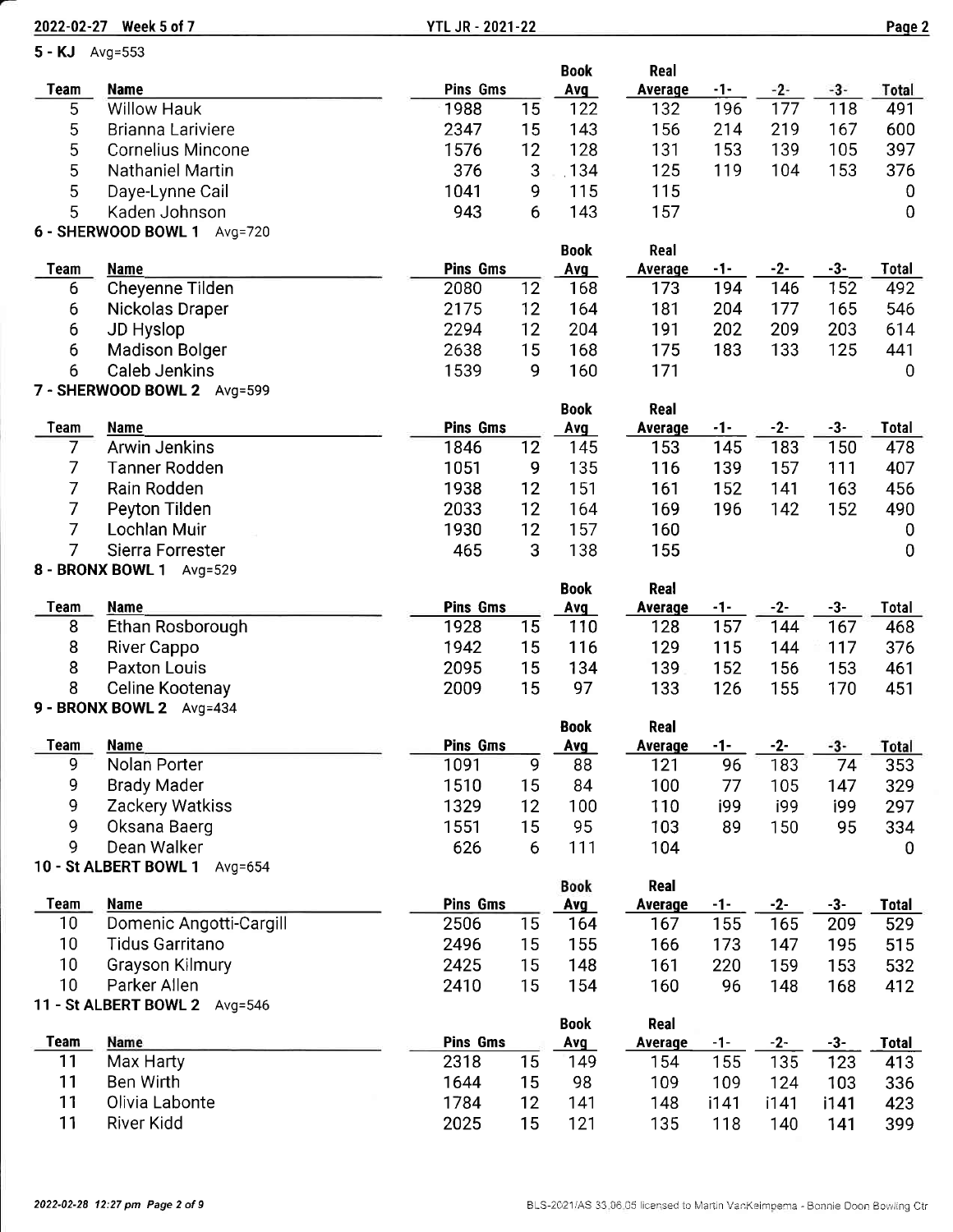| 2022-02-27 | Week 5 of 7                   | <b>YTL JR - 2021-22</b> |    |             |         |     |     |     | Page 3 |
|------------|-------------------------------|-------------------------|----|-------------|---------|-----|-----|-----|--------|
|            | 12 - St ALBERT BOWL 3 Avg=608 |                         |    |             |         |     |     |     |        |
|            |                               |                         |    | <b>Book</b> | Real    |     |     |     |        |
| Team       | Name                          | Pins Gms                |    | Avg         | Average | -1- | -2- | -3- | Total  |
| 12         | Freedom Hawryluk              | 1966                    | 15 | 128         | 131     | 184 | 113 |     | 408    |
| 12         | Sofia Carlson                 | 1689                    | 12 | 134         | 140     | 122 | 119 | 130 | 371    |
| 12         | Sylar Garritano               | 2527                    | 15 | 148         | 168     | 257 | 148 | 151 | 556    |
| 12         | <b>Connor Allen</b>           | 2545                    | 15 | 161         | 169     | 192 | 148 | 129 | 469    |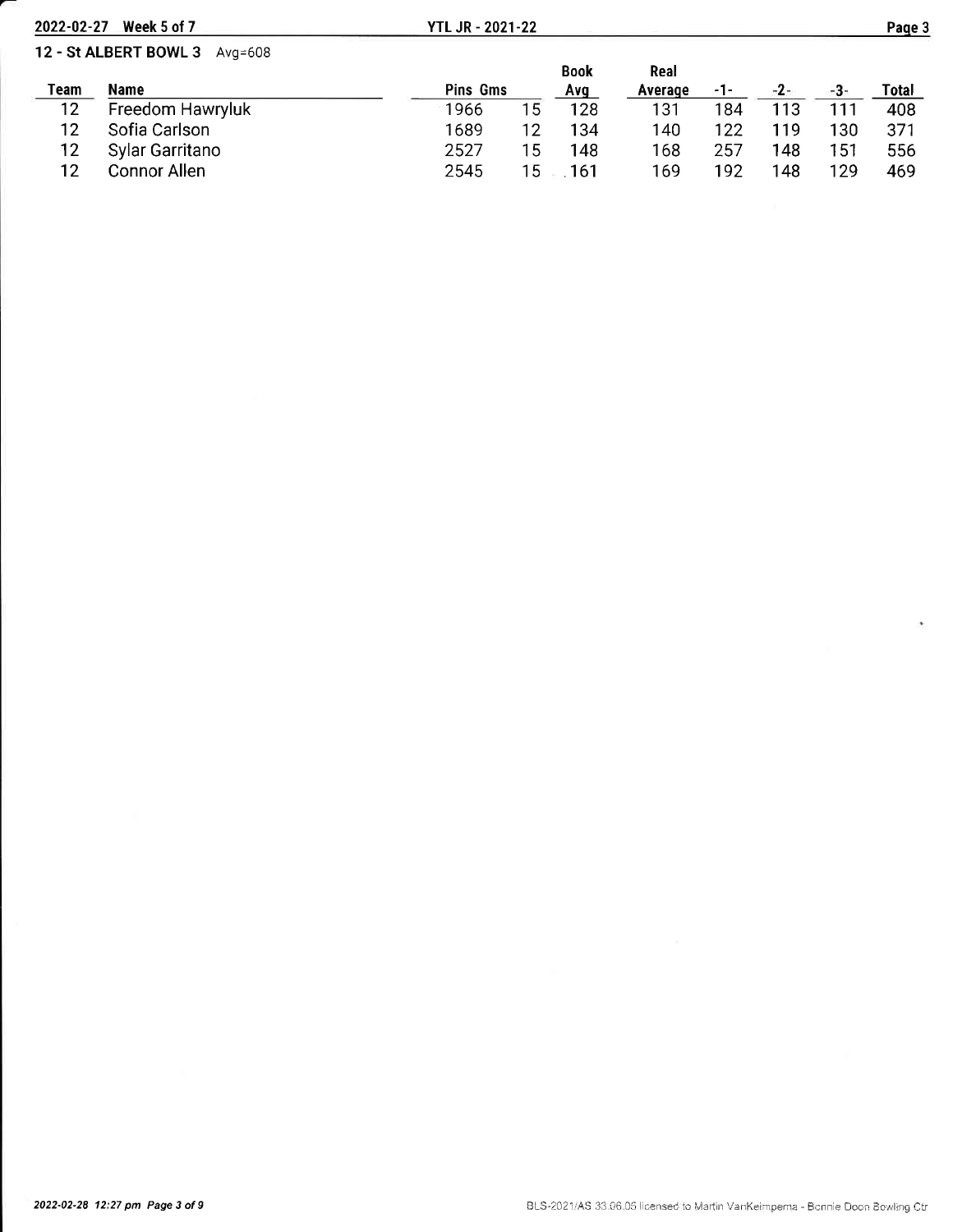|             |                                | <b>Season High Scores</b> |                                 |                        |
|-------------|--------------------------------|---------------------------|---------------------------------|------------------------|
|             | <b>Team Handicap Game</b>      |                           | <b>Team Handicap Series</b>     |                        |
|             | 1366<br>BONNIE DOON BLUE       |                           | 3752<br><b>BRONX BOWL 2</b>     |                        |
|             | 1313<br>St ALBERT BOWL 3       |                           | 3741<br><b>BONNIE DOON BLUE</b> |                        |
|             | 1280<br>KJ                     |                           | 3697<br><b>FORT SASK</b>        |                        |
|             | 1279<br>St ALBERT BOWL 1       |                           | 3658<br>KJ                      |                        |
|             | 1270<br><b>FORT SASK</b>       |                           | 3624<br>SHERWOOD BOWL 1         |                        |
|             | 1267<br><b>BRONX BOWL 2</b>    |                           | 3617<br><b>BRONX BOWL 1</b>     |                        |
|             | 1249<br><b>BONNIE DOON RED</b> |                           | 3597<br>St ALBERT BOWL 3        |                        |
|             | 1248<br><b>BRONX BOWL 1</b>    |                           | 3571<br>St ALBERT BOWL 2        |                        |
|             | 1244<br>SHERWOOD BOWL 2        |                           | 3544<br>SHERWOOD BOWL 2         |                        |
|             | 1238<br><b>BONNIE DOON BLK</b> |                           | St ALBERT BOWL 1<br>3540        |                        |
|             | 1238<br>St ALBERT BOWL 2       |                           |                                 |                        |
|             | <b>Scratch Game</b>            | <b>Scratch Series</b>     | <b>Handicap Game</b>            | <b>Handicap Series</b> |
| <b>Boys</b> | 331 Alexandre Charrois         | 727 Alexandre Charrois    | 430 Alexandre Charrois          | 1024 Alexandre Charroi |
|             | 265 Grayson Kilmury            | 614 JD Hyslop             | 403 Grayson Kilmury             | 1012 Brady Mader       |
|             | 258 Sylar Garritano            | 581 Connor Allen          | 394 Sylar Garritano             | 1001 Nolan Porter      |
|             | 258 Lochlan Muir               | 573 Sylar Garritano       | 390 Lochlan Muir                | 981 Sylar Garritano    |
|             | 241 JD Hyslop                  | 572 Nickolas Draper       | 373 Nolan Porter                | 960 Landyn Ream        |
|             | 240 Connor Allen               | 563 Domenic Angotti-C     | 364 Caleb Jenkins               | 951 Ethan Rosborough   |
|             | 238 Caleb Jenkins              | 552 Lochlan Muir          | 362 Connor Allen                | 949 Tony McDonnell     |
|             | 236 Nickolas Draper            | 549 Tidus Garritano       | 361 Taylen Piche                | 948 Lochlan Muir       |
|             | 230 Domenic Angotti-C          | 547 Jacob Bylsma          | 360 Landyn Ream                 | 947 Connor Allen       |
|             | 229 Taylen Piche               | 532 Grayson Kilmury       | 358 Nickolas Draper             | 945 Kayne Deptuch      |
| Girls       | 241 Sadie Pidcock              | 622 Peyton Tilden         | 377 Sadie Pidcock               | 1017 Brianna Lariviere |
|             | 234 Madison Bolger             | 600 Brianna Lariviere     | 365 Brianna Lariviere           | 1000 Isla Lambert      |
|             | 228 Kylie Solowan              | 593 Kylie Solowan         | 359 Isla Lambert                | 985 Peyton Tilden      |
|             | 228 Brianna Lariviere          | 585 Madison Bolger        | 358 Sofia Carlson               | 980 Arwin Jenkins      |
|             | 219 Cheyenne Tilden            | 582 Sadie Pidcock         | 354 Anita Mahler                | 966 Rain Rodden        |
|             | 219 Peyton Tilden              | 564 Rain Rodden           | 354 Willow Hauk                 | 965 Willow Hauk        |
|             | 208 Rain Rodden                | 563 Arwin Jenkins         | 342 Madison Bolger              | 960 Sadie Pidcock      |
|             | 207 Sofia Carlson              | 557 Cheyenne Tilden       | 342 Rain Rodden                 | 956 Kylie Solowan      |
|             | 200 Anita Mahler               | 519 Christina Mahler      | 341 Kylie Solowan               | 950 Anita Mahler       |
|             | 196 Willow Hauk                | 496 Olivia Labonte        | 340 Cheyenne Tilden             | 948 McKenna Prather    |
|             |                                | 496 Judith Maloney        | 340 Peyton Tilden               |                        |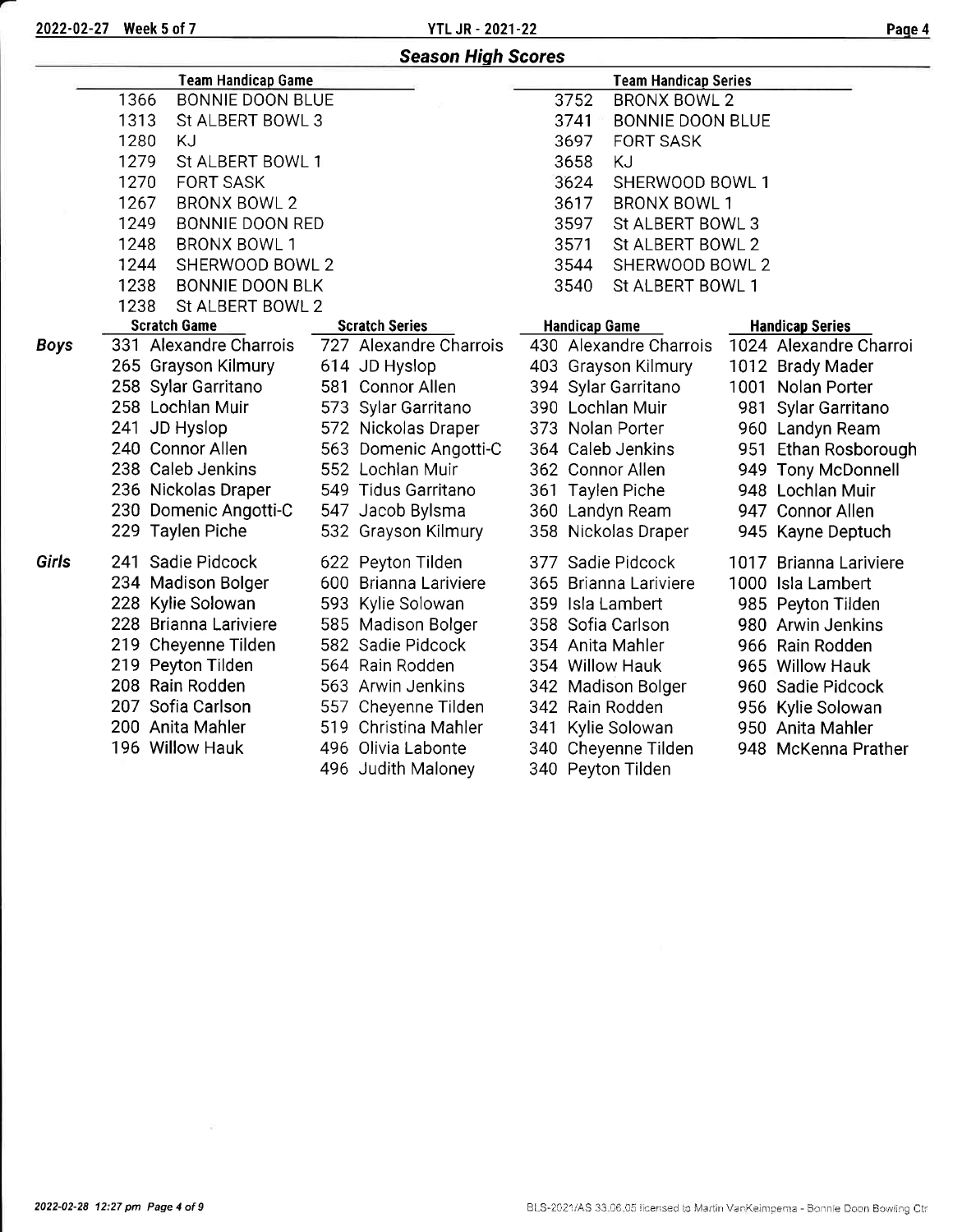Boys

**Girls** 

| г |  |
|---|--|
|   |  |

|       | 2022-02-27 Week 5 of 7          | <b>YTL JR - 2021-22</b>       |                                 | Page 5                 |
|-------|---------------------------------|-------------------------------|---------------------------------|------------------------|
|       |                                 | <b>Last Week's Top Scores</b> |                                 |                        |
|       | <b>Team Handicap Game</b>       |                               | <b>Team Handicap Series</b>     |                        |
|       | 1282<br>St ALBERT BOWL 3        |                               | <b>FORT SASK</b><br>3697        |                        |
|       | 1280<br>ΚJ                      |                               | 3658<br>KJ                      |                        |
|       | <b>FORT SASK</b><br>1270        |                               | <b>BRONX BOWL 1</b><br>3598     |                        |
|       | 1258<br><b>BRONX BOWL 2</b>     |                               | 3492<br><b>BONNIE DOON RED</b>  |                        |
|       | 1238<br><b>BONNIE DOON BLK</b>  |                               | 3476<br><b>BRONX BOWL 2</b>     |                        |
|       | 1221<br><b>BRONX BOWL 1</b>     |                               | St ALBERT BOWL 1<br>3461        |                        |
|       | 1216<br>St ALBERT BOWL 1        |                               | <b>BONNIE DOON BLUE</b><br>3390 |                        |
|       | 1208<br>SHERWOOD BOWL 1         |                               | 3388<br>SHERWOOD BOWL 2         |                        |
|       | 1194<br>BONNIE DOON RED         |                               | St ALBERT BOWL 3<br>3385        |                        |
|       | <b>BONNIE DOON BLUE</b><br>1177 |                               | 3368<br>SHERWOOD BOWL 1         |                        |
|       | <b>Scratch Game</b>             | <b>Scratch Series</b>         | <b>Handicap Game</b>            | <b>Handicap Series</b> |
| Boys  | 257 Sylar Garritano             | 614 JD Hyslop                 | 379 Sylar Garritano             | 951 Ethan Rosborough   |
|       | 220 Grayson Kilmury             | 596 Alexandre Charrois        | 373 Nolan Porter                | 923 Nolan Porter       |
|       | 215 Alexandre Charrois          | 556 Sylar Garritano           | 348 Grayson Kilmury             | 922 Sylar Garritano    |
|       | 212 Lucas Neale                 | 546 Nickolas Draper           | 346 Alex Wellon                 | 922 Deacon Calder      |
|       | 209 JD Hyslop                   | 532 Grayson Kilmury           | Deacon Calder<br>341            | 920 JD Hyslop          |
|       | 209 Domenic Angotti-C           | 529 Domenic Angotti-C         | 338 Lucas Neale                 | 916 Grayson Kilmury    |
|       | 204 Alex Wellon                 | 515 Tidus Garritano           | 337 Freedom Hawryluk            | 905 Alex Wellon        |
|       | 204 Nickolas Draper             | 510 Tony McDonnell            | Domenic Angotti-C<br>331        | 902 Paxton Louis       |
|       | 195 Tidus Garritano             | 479 Alex Wellon               | 328 Ethan Rosborough            | 895 Domenic Angotti-   |
|       | 194 Tony McDonnell              | 475 Lucas Neale               | 328 Brady Mader                 | 894 Tony McDonnell     |
|       | 192 Connor Allen                | 469 Connor Allen              | 322 Tony McDonnell              | 878 Tidus Garritano    |
|       | 184 Freedom Hawryluk            | 468 Ethan Rosborough          | 316 Tidus Garritano             | 872 Brady Mader        |
|       | 183 Deacon Calder               | 461 Paxton Louis              | JD Hyslop<br>311                | 867 Freedom Hawrylu    |
|       | 183 Nolan Porter                | 453 Jacob Bylsma              | Nickolas Draper<br>311          | 867 Nickolas Draper    |
|       | 182 Jacob Bylsma                | 448 Deacon Calder             | 306 Connor Allen                | 857 Alexandre Charroi  |
|       | 168 Parker Allen                | 413 Max Harty                 | 305 Cornelius Mincone           | 853 Lucas Neale        |
|       | 167 Ethan Rosborough            | 412 Parker Allen              | 305 Tanner Rodden               | 853 Cornelius Mincone  |
|       | 157 Tanner Rodden               | 408 Freedom Hawryluk          | 303 Paxton Louis                | 851 Tanner Rodden      |
|       | 156 Paxton Louis                | 407 Tanner Rodden             | 302 Alexandre Charrois          | 849 Ben Wirth          |
|       | 155 Max Harty                   | 397 Cornelius Mincone         | 302 Nathaniel Martin            | 835 River Cappo        |
| Girls | 228 Kylie Solowan               | 600 Brianna Lariviere         | 359 Isla Lambert                | 1017 Brianna Lariviere |
|       | 219 Brianna Lariviere           | 581 Kylie Solowan             | 358 Brianna Lariviere           | 1000 Isla Lambert      |
|       | 203 Sadie Pidcock               | 533 Sadie Pidcock             | 354 Willow Hauk                 | 965 Willow Hauk        |
|       | 196 Peyton Tilden               | 498 Christina Mahler          | 341 Kylie Solowan               | 948 McKenna Prather    |
|       | 196 Willow Hauk                 | 492 Cheyenne Tilden           | 334 McKenna Prather             | 928 Brooke Wilson      |
|       | 194 Cheyenne Tilden             | 491 Willow Hauk               | 329 Oksana Baerg                | 920 Kylie Solowan      |
|       | 186 Christina Mahler            | 490 Peyton Tilden             | 326 Brooke Wilson               | 910 Celine Kootenay    |
|       | 183 Madison Bolger              | 478 Arwin Jenkins             | 323 Celine Kootenay             | 877 Arwin Jenkins      |
|       | 183 Arwin Jenkins               | 460 Isla Lambert              | 316 Arwin Jenkins               | 876 Christina Mahler   |
|       | 179 Isla Lambert                | 456 Rain Rodden               | 315 Sadie Pidcock               | 871 Oksana Baerg       |
|       | 170 Celine Kootenay             | 451 Celine Kootenay           | 312 Christina Mahler            | 869 Sadie Pidcock      |
|       | 167 Brooke Wilson               | 451 Brooke Wilson             | 312 Peyton Tilden               | 843 River Kidd         |
|       | 163 Rain Rodden                 | 441 Madison Bolger            | 305 Cheyenne Tilden             | 838 Peyton Tilden      |
|       | 157 McKenna Prather             | 417 McKenna Prather           | 289 River Kidd                  | 825 Cheyenne Tilden    |

River Kidd Judith Maloney Sofia Carlson Oksana Baerg Anita Mahler

- Rain Rodden
- Judith Maloney
- Sofia Carlson
- Madison Bolger
- 746 Anita Mahler

Weekly Series over Average Series - Avg=Difference

Madison Bolger Rain Rodden Judith Maloney Sofia Carlson Anita Mahler

50 Oksana Baerg Judith Maloney River Kidd Sofia Carlson Anita Mahler

> Weekly Game Over Average Game - Avg=Difference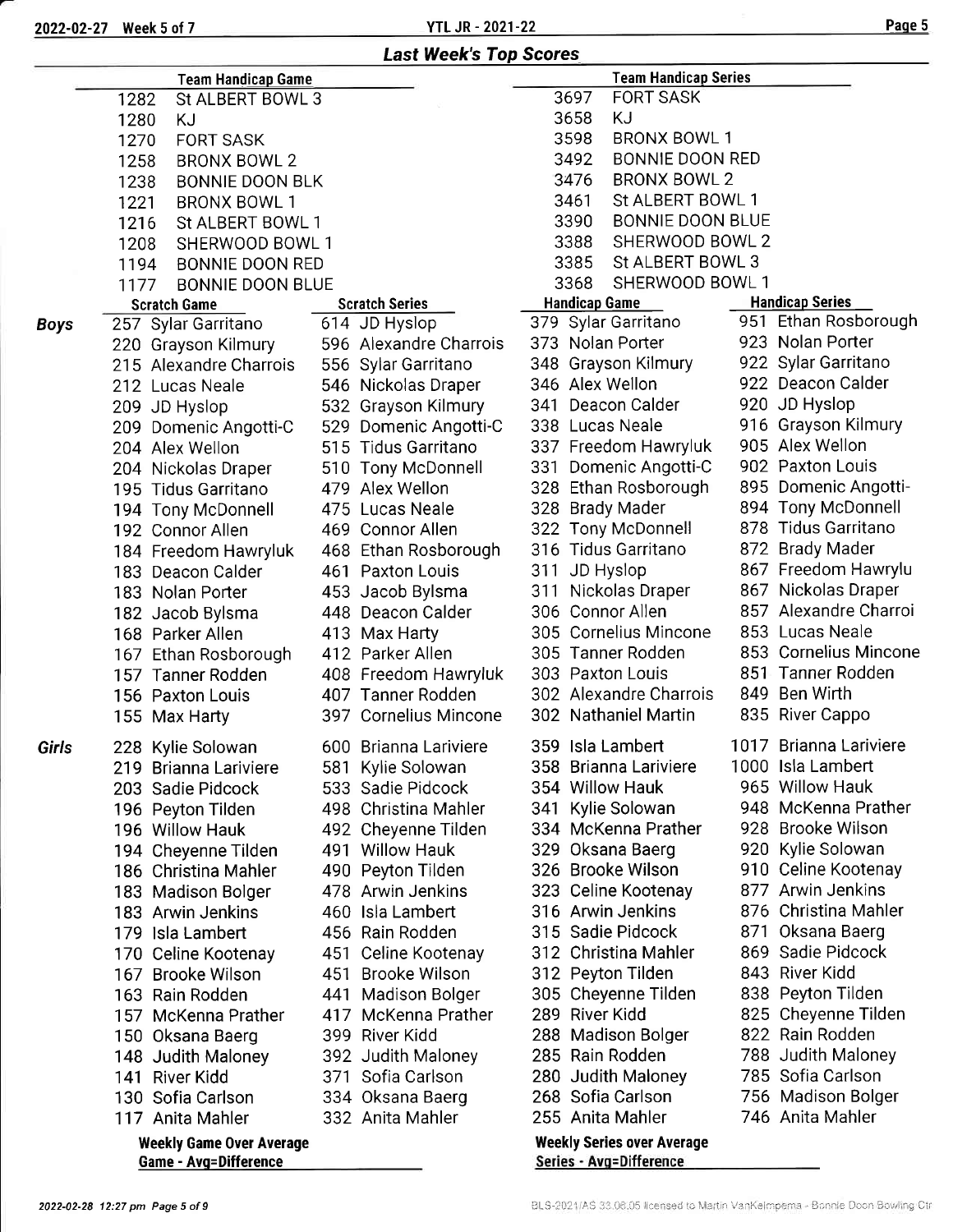| - 0≁ |  |
|------|--|
|------|--|

|             | <b>Weekly Game Over Average</b> |                          | <b>Weekly Series over Average</b> |                           |
|-------------|---------------------------------|--------------------------|-----------------------------------|---------------------------|
|             | <b>Game - Avg=Difference</b>    |                          | Series - Avg=Difference           |                           |
| <b>Boys</b> | $183 - 88 = 95$                 | Nolan Porter             | $468 - 363 = 105$                 | Ethan Rosborough          |
|             | $257 - 164 = 93$                | Sylar Garritano          | $353 - 264 = 89$                  | Nolan Porter              |
|             | $220 - 157 = 63$                | Grayson Kilmury          | 448 - 372 = 76                    | Deacon Calder             |
|             | $204 - 142 = 62$                | Alex Wellon              | $556 - 492 = 64$                  | Sylar Garritano           |
|             | $183 - 124 = 59$                | Deacon Calder            | $.532 - 471 = 61$                 | <b>Grayson Kilmury</b>    |
|             | 184 - 129 = 55                  | Freedom Hawryluk         | $614 - 558 = 56$                  | JD Hyslop                 |
|             | $212 - 159 = 53$                | Lucas Neale              | $479 - 426 = 53$                  | Alex Wellon               |
|             | $147 - 98 = 49$                 | <b>Brady Mader</b>       | $461 - 408 = 53$                  | Paxton Louis              |
|             | $167 - 121 = 46$                | Ethan Rosborough         | $510 - 471 = 39$                  | <b>Tony McDonnell</b>     |
|             | $209 - 164 = 45$                | Domenic Angotti-Cargill  | $529 - 492 = 37$                  | Domenic Angotti-Cargill   |
|             | $194 - 157 = 37$                | <b>Tony McDonnell</b>    | $329 - 294 = 35$                  | <b>Brady Mader</b>        |
|             | $195 - 165 = 30$                | <b>Tidus Garritano</b>   | $408 - 387 = 21$                  | Freedom Hawryluk          |
|             | $209 - 186 = 23$                | JD Hyslop                | $515 - 495 = 20$                  | <b>Tidus Garritano</b>    |
|             | $204 - 181 = 23$                | Nickolas Draper          | $336 - 327 = 9$                   | Ben Wirth $\mathcal{W}$   |
|             | $153 - 131 = 22$                | <b>Cornelius Mincone</b> | $397 - 393 = 4$                   | <b>Cornelius Mincone</b>  |
|             | $157 - 135 = 22$                | <b>Tanner Rodden</b>     | $546 - 543 = 3$                   | Nickolas Draper           |
|             | $156 - 136 = 20$                | Paxton Louis             | $407 - 405 = 2$                   | <b>Tanner Rodden</b>      |
|             | 192 - 173 = 19                  | Connor Allen             | $475 - 477 = -2$                  | <b>Lucas Neale</b>        |
|             | $153 - 134 = 19$                | Nathaniel Martin         | $596 - 609 = -13$                 | <b>Alexandre Charrois</b> |
|             | $124 - 109 = 15$                | Ben Wirth                | $376 - 390 = -14$                 | <b>River Cappo</b>        |
|             | 144 - 130 = 14                  | River Cappo              | $308 - 327 = -19$                 | Ben Kyle                  |
|             | $215 - 203 = 12$                | Alexandre Charrois       | $376 - 402 = -26$                 | <b>Taylen Piche</b>       |
|             | $182 - 173 = 9$                 | Jacob Bylsma             | $376 - 402 = -26$                 | <b>Nathaniel Martin</b>   |
|             | $117 - 109 = 8$                 | Ben Kyle                 | $469 - 519 = -50$                 | <b>Connor Allen</b>       |
|             | $168 - 166 = 2$                 | Parker Allen             | $413 - 474 = -61$                 | Max Harty                 |
|             | $155 - 158 = -3$                | Max Harty                | $453 - 519 = -66$                 | Jacob Bylsma              |
|             | $130 - 134 = -4$                | <b>Taylen Piche</b>      | $412 - 498 = -86$                 | Parker Allen              |
|             |                                 |                          |                                   |                           |
|             |                                 |                          |                                   |                           |

Girls

| 196 - 124=72<br>Willow Hauk<br>228 - 174=54<br>Kylie Solowan<br>157 - 103 = 54<br>150 - 101=49<br>167 - 123=44<br>170 - 129=41<br>183 - 152=31<br>203 - 175=28<br>186 - 160=26<br>196 - 171=25<br>194 - 176=18<br>141 - 135=6<br>183 - 183=0<br>163 - 164 -- 1<br>148 - 153 = - 5<br>130 - 146 = - 16<br>117 - 146=-29 | McKenna Prather<br>Oksana Baerg<br>Brooke Wilson<br>Celine Kootenay<br>Arwin Jenkins<br>Sadie Pidcock<br>Christina Mahler<br>Peyton Tilden<br>Cheyenne Tilden<br>River Kidd<br>Madison Bolger<br>Rain Rodden<br>Judith Maloney<br>Sofia Carlson<br>Anita Mahler |
|------------------------------------------------------------------------------------------------------------------------------------------------------------------------------------------------------------------------------------------------------------------------------------------------------------------------|-----------------------------------------------------------------------------------------------------------------------------------------------------------------------------------------------------------------------------------------------------------------|
|------------------------------------------------------------------------------------------------------------------------------------------------------------------------------------------------------------------------------------------------------------------------------------------------------------------------|-----------------------------------------------------------------------------------------------------------------------------------------------------------------------------------------------------------------------------------------------------------------|

| 600 - 435=165     | Brianna Lariviere  |
|-------------------|--------------------|
| 460 - 300=160     | Isla Lambert       |
| 491 - 372=119     | <b>Willow Hauk</b> |
| 417 - 309=108     | McKenna Prather    |
| 451 - 369=82      | Brooke Wilson      |
| 451 - 387=64      | Celine Kootenay    |
| 581 - 522=59      | Kylie Solowan      |
| 334 - 303 = 31    | Oksana Baerg       |
| 478 - 456=22      | Arwin Jenkins      |
| 498 - 480=18      | Christina Mahler   |
| $533 - 525 = 8$   | Sadie Pidcock      |
| $399 - 405 = -6$  | River Kidd         |
| 490 - 513 = - 23  | Peyton Tilden      |
| 492 - 528=-36     | Cheyenne Tilden    |
| 456 - 492 = - 36  | Rain Rodden        |
| 392 - 459 = - 67  | Judith Maloney     |
| 371 - 438 = - 67  | Sofia Carlson      |
| 332 - 438=-106    | Anita Mahler       |
| 441 - 549 = - 108 | Madison Bolger     |
|                   |                    |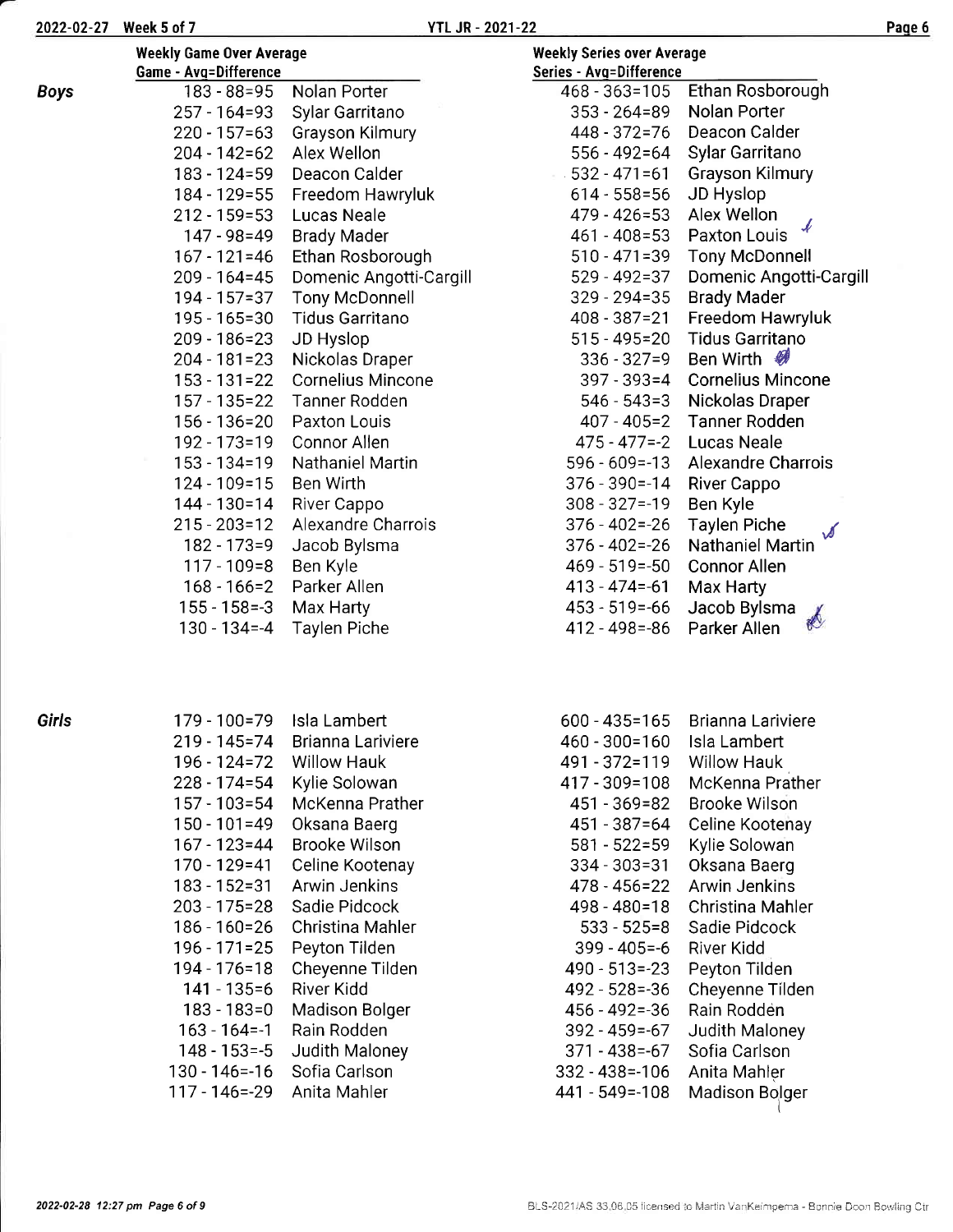# Averaqe List of Reqular Team Members

## Effi Boys

|                                                 |                          |      | Year-To-Date |     |  |
|-------------------------------------------------|--------------------------|------|--------------|-----|--|
| <b>Team Name</b>                                | Name                     | Pins | Gms Avg      |     |  |
| <b>BONNIE DOON BLUE</b>                         | Alexandre Charrois       | 3038 | 15           | 202 |  |
| SHERWOOD BOWL 1                                 | JD Hyslop                | 2294 | 12           | 191 |  |
| SHERWOOD BOWL 1                                 | Nickolas Draper          | 2175 | 12           | 181 |  |
| SHERWOOD BOWL 1                                 | <b>Caleb Jenkins</b>     | 1539 | 9            | 171 |  |
| St ALBERT BOWL 3                                | <b>Connor Allen</b>      | 2545 | 15           | 169 |  |
| <b>BONNIE DOON BLK</b>                          | Jacob Bylsma             | 2537 | 15           | 169 |  |
| St ALBERT BOWL 3                                | Sylar Garritano          | 2527 | 15           | 168 |  |
| St ALBERT BOWL 1                                | Domenic Angotti-Cargill  | 2506 | 15           | 167 |  |
| St ALBERT BOWL 1                                | <b>Tidus Garritano</b>   | 2496 | 15           | 166 |  |
| St ALBERT BOWL 1                                | <b>Grayson Kilmury</b>   | 2425 | 15           | 161 |  |
| SHERWOOD BOWL 2                                 | Lochlan Muir             |      | 12           | 160 |  |
| St ALBERT BOWL 1                                | Parker Allen             |      | 15           | 160 |  |
| <b>BONNIE DOON RED</b><br><b>Tony McDonnell</b> |                          | 2403 | 15           | 160 |  |
| <b>BONNIE DOON RED</b><br><b>Lucas Neale</b>    |                          | 2385 | 15           | 159 |  |
| KJ                                              | Kaden Johnson            | 943  | 6            | 157 |  |
| St ALBERT BOWL 2                                | Max Harty                | 2318 | 15           | 154 |  |
| <b>BONNIE DOON BLK</b>                          | Alex Wellon              | 2193 | 15           | 146 |  |
| <b>FORT SASK</b>                                | Landyn Ream              | 865  | 6            | 144 |  |
| <b>BRONX BOWL 1</b>                             | <b>Paxton Louis</b>      | 2095 | 15           | 139 |  |
| <b>BONNIE DOON RED</b>                          | <b>Taylen Piche</b>      | 1986 | 15           | 132 |  |
| KJ                                              | <b>Cornelius Mincone</b> | 1576 | 12           | 131 |  |
| St ALBERT BOWL 3                                | Freedom Hawryluk         | 1966 | 15           | 131 |  |
| <b>BRONX BOWL 1</b>                             | River Cappo              | 1942 | 15           | 129 |  |
| <b>BONNIE DOON RED</b><br>Deacon Calder         |                          | 1940 | 15           | 129 |  |
| <b>BRONX BOWL 1</b>                             | Ethan Rosborough         | 1928 | 15           | 128 |  |
| KJ                                              | <b>Nathaniel Martin</b>  | 376  | 3            | 125 |  |
| <b>BRONX BOWL 2</b>                             | Nolan Porter             | 1091 | 9            | 121 |  |
| <b>FORT SASK</b>                                | Kayne Deptuch            | 1057 | 9            | 117 |  |
| SHERWOOD BOWL 2                                 | <b>Tanner Rodden</b>     | 1051 | 9            | 116 |  |
| <b>FORT SASK</b>                                | Zachary Prather          | 699  | 6            | 116 |  |
| <b>FORT SASK</b>                                | Ben Kyle                 | 1033 | 9            | 114 |  |
| <b>BRONX BOWL 2</b>                             | Zackery Watkiss          | 1329 | 12           | 110 |  |
| St ALBERT BOWL 2                                | Ben Wirth                | 1644 | 15           | 109 |  |
| <b>BRONX BOWL 2</b>                             | Dean Walker              | 626  | 6            | 104 |  |
| <b>BRONX BOWL 2</b><br><b>Brady Mader</b>       |                          | 1510 | 15           | 100 |  |
| ∵∵ Girls                                        |                          |      |              |     |  |
|                                                 |                          |      | Year-To-Date |     |  |
| <b>Team Name</b>                                | <b>Name</b>              | Pins | Gms Avg      |     |  |
| <b>BONNIE DOON BLK</b>                          | Kylie Solowan            | 2673 | 15           | 178 |  |
| BONNIE DOON BLUE<br>Sadie Pidcock               |                          | 2638 | 15           | 175 |  |

| DUNNIE DUUN BLK  | Kylle Solowan     | 2073 | כ ו | 178 |  |
|------------------|-------------------|------|-----|-----|--|
| BONNIE DOON BLUE | Sadie Pidcock     | 2638 | 15  | 175 |  |
| SHERWOOD BOWL 1  | Madison Bolger    | 2638 | 15  | 175 |  |
| SHERWOOD BOWL 1  | Cheyenne Tilden   | 2080 | 12  | 173 |  |
| SHERWOOD BOWL 2  | Peyton Tilden     | 2033 | 12  | 169 |  |
| SHERWOOD BOWL 2  | Rain Rodden       | 1938 | 12  | 161 |  |
| BONNIE DOON BLUE | Christina Mahler  | 2421 | 15  | 161 |  |
| ΚJ               | Brianna Lariviere | 2347 | 15  | 156 |  |
| SHERWOOD BOWL 2  | Sierra Forrester  | 465  | 3   | 155 |  |
| SHERWOOD BOWL 2  | Arwin Jenkins     | 1846 | 12  | 153 |  |
| St ALBERT BOWL 2 | Olivia Labonte    | 1784 | 12  | 148 |  |
| BONNIE DOON BLUE | Judith Maloney    | 2228 | 15  | 148 |  |
|                  |                   |      |     |     |  |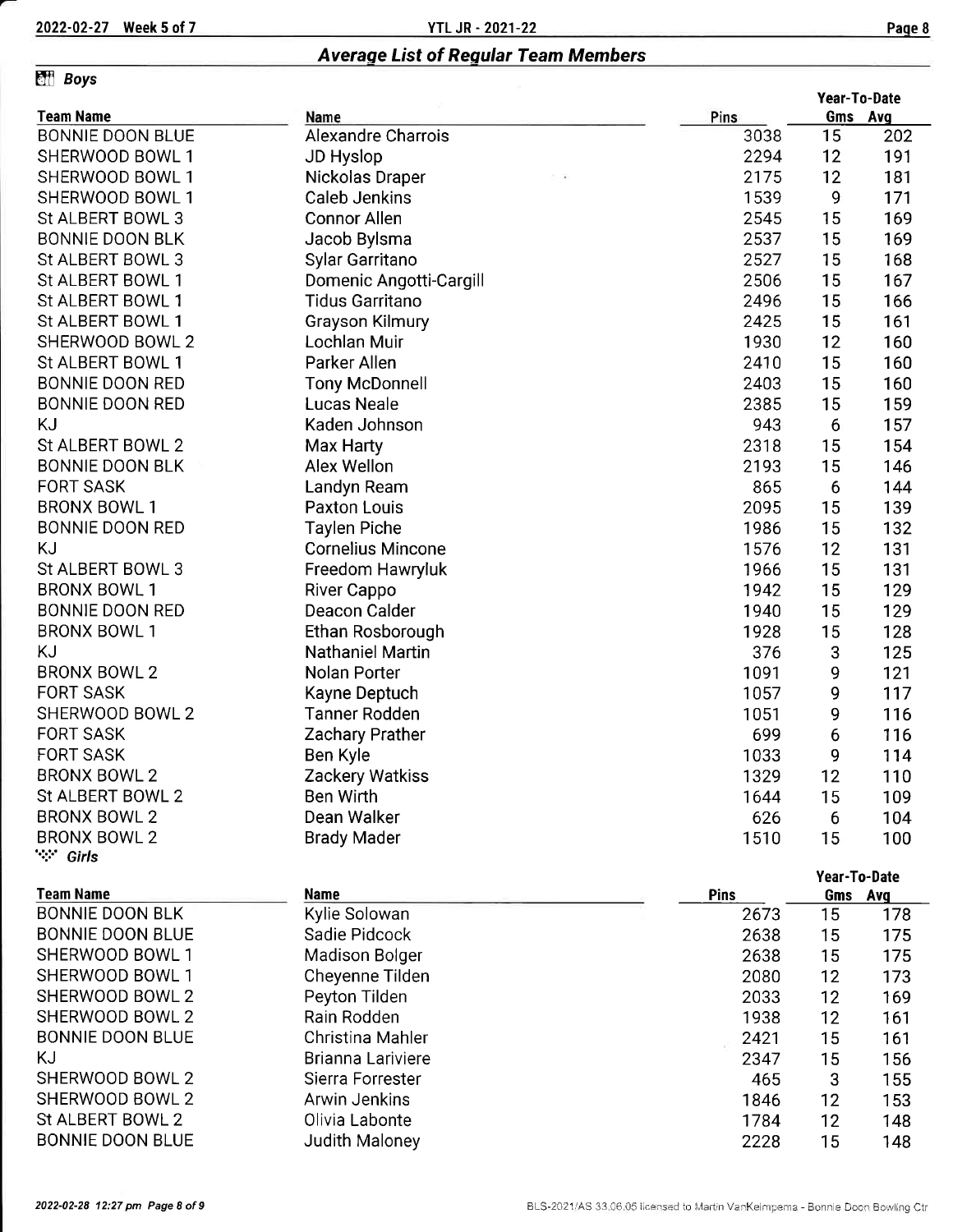2022-02-27 Week 5 of 7

|                        |                           |      | Year-To-Date |     |
|------------------------|---------------------------|------|--------------|-----|
| <b>Team Name</b>       | Name                      | Pins | Gms          | Avg |
| St ALBERT BOWL 3       | Sofia Carlson             | 1689 | 12           | 140 |
| <b>BONNIE DOON BLK</b> | Anita Mahler              | 2095 | 15           | 139 |
| St ALBERT BOWL 2       | River Kidd                | 2025 | 15           | 135 |
| <b>BRONX BOWL 1</b>    | Celine Kootenay           | 2009 | 15           | 133 |
| KJ                     | <b>Willow Hauk</b><br>不 関 | 1988 | 15           | 132 |
| <b>FORT SASK</b>       | Isla Lambert              | 1088 | 9            | 120 |
| <b>FORT SASK</b>       | <b>Brooke Wilson</b>      | 1081 | 9            | 120 |
| KJ                     | Daye-Lynne Cail           | 1041 | 9            | 115 |
| <b>FORT SASK</b>       | McKenna Prather           | 1349 | 12           | 112 |
| <b>BRONX BOWL 2</b>    | Oksana Baerg              | 1551 | 15           | 103 |